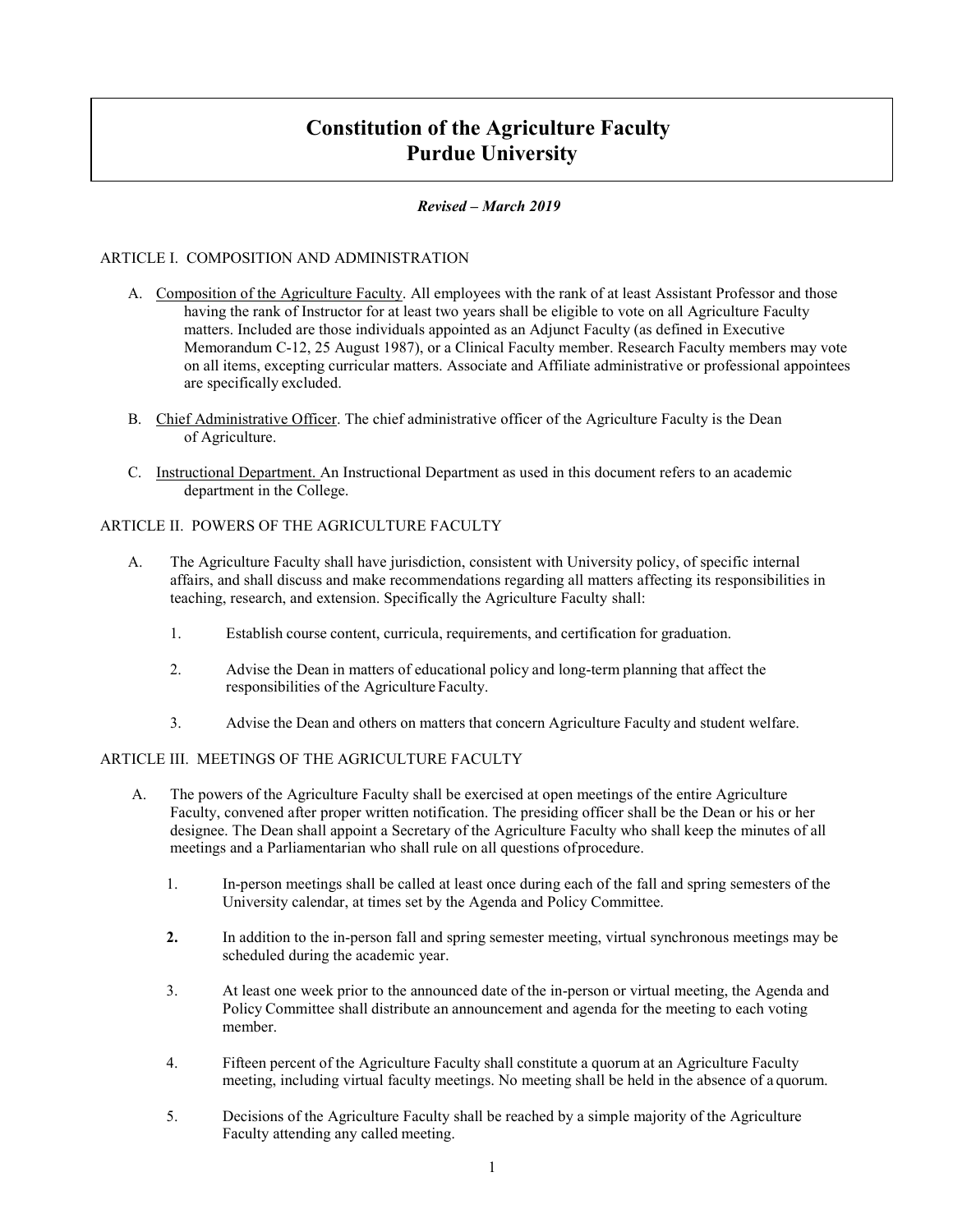- a. Voting will be by secret ballot if requested by any Agriculture Faculty member present.
- b. A mail or electronic vote by the Agriculture Faculty shall be conducted on any issue if requested by any voting Agriculture Faculty member and approved by one-fifth of the members present. Issues in all mail or electronic ballots shall be decided by a majority of the votes cast.
- 6. To encourage informed and efficient discussion of Agriculture Faculty business, only items appearing on the distributed agenda may be acted upon at an in-person or virtual meeting, unless consent is voted by three-fourths of the members present. Written reports submitted for information only, even though not requiring immediate Agriculture Faculty action, shall whenever possible be distributed in advance of the meeting, and be noted on the agenda for question and discussion only. Any Agriculture Faculty member may introduce, for discussion only, any item not on the agenda at the appropriate time during regularly scheduled Agriculture Faculty meetings.
- 7. The minutes of each Agriculture Faculty meeting shall be distributed to each Agriculture Faculty member within 10 days after the meeting, and to the Offices of the President, Vice-Presidents, Deans, and Directors.
- 8. Special meetings, including virtual meetings, may be called either by the Dean or by the Agenda and Policy Committee, or upon written request to the Agenda and Policy Committee by 10 or more Agriculture Faculty members. At these meetings, the same rules of agenda and procedure shall apply as at in-person meetings.
- 9. Emergency meetings, including virtual meetings, of the Agriculture Faculty may be called by the Dean or his or her designee in consultation with a representative of the Agenda and Policy Committee by verbal notification of each Department Head and Administrative Office at least two hours before such an emergency meeting is to be convened. Regular rules of procedure shall apply except that such emergency meetings may consider and take appropriate action on emergency issuesonly.

## ARTICLE IV. COMMITTEES OF THE FACULTY OF AGRICULTURE

- A. The committees of this Agriculture Faculty include the following: Area Promotions Committee, Standing Committees of the Agriculture Faculty, Ad Hoc Committees of the Agriculture Faculty, and Administrative Committees. The Dean shall distribute annually to all Agriculture Faculty members a list giving the membership of all committees of these types.
	- *1.* Area Promotions Committee. This committee shall receive and act upon the recommendations of the Primary Committees in Agriculture in the regular promotions procedure of the University. Membership of this committee shall include the Dean of Agriculture who shall be Chairperson and call meetings, the Director of Academic Programs, the Director of Purdue Extension, the Director of Agriculture Research at Purdue, the Director of International Programs in Agriculture, Instructional Department Heads, and Agriculture Faculty Representatives (as described hereafter in Article IV) of the departments that normally generate promotions. A quorum of this committee shall consist of seven-eighths of its membership with at least one-third of those present being Agriculture Faculty representatives. Absentee ballots shall not be permitted. This committee will carry out its functions in agreement with the West Lafayette Campus Promotion and Tenure Policy.
		- a. Eligibility to serve as an Agriculture Faculty representative of this committee shall be limited to tenured Full Professors in Agriculture who do not have major administrative responsibilities.
		- b. The Agriculture Faculty of each department shall elect one eligible Agriculture Faculty representative to the committee according to the following procedures.
			- i. Candidates shall be nominated at an open meeting of the Agriculture Faculty of the department.
			- ii. Each nominee must express willingness to serve ifelected.
			- iii. Elections shall be by written ballot in which all members of the Agriculture Faculty (as defined in Article I, A) in residence of a department have an opportunity to vote.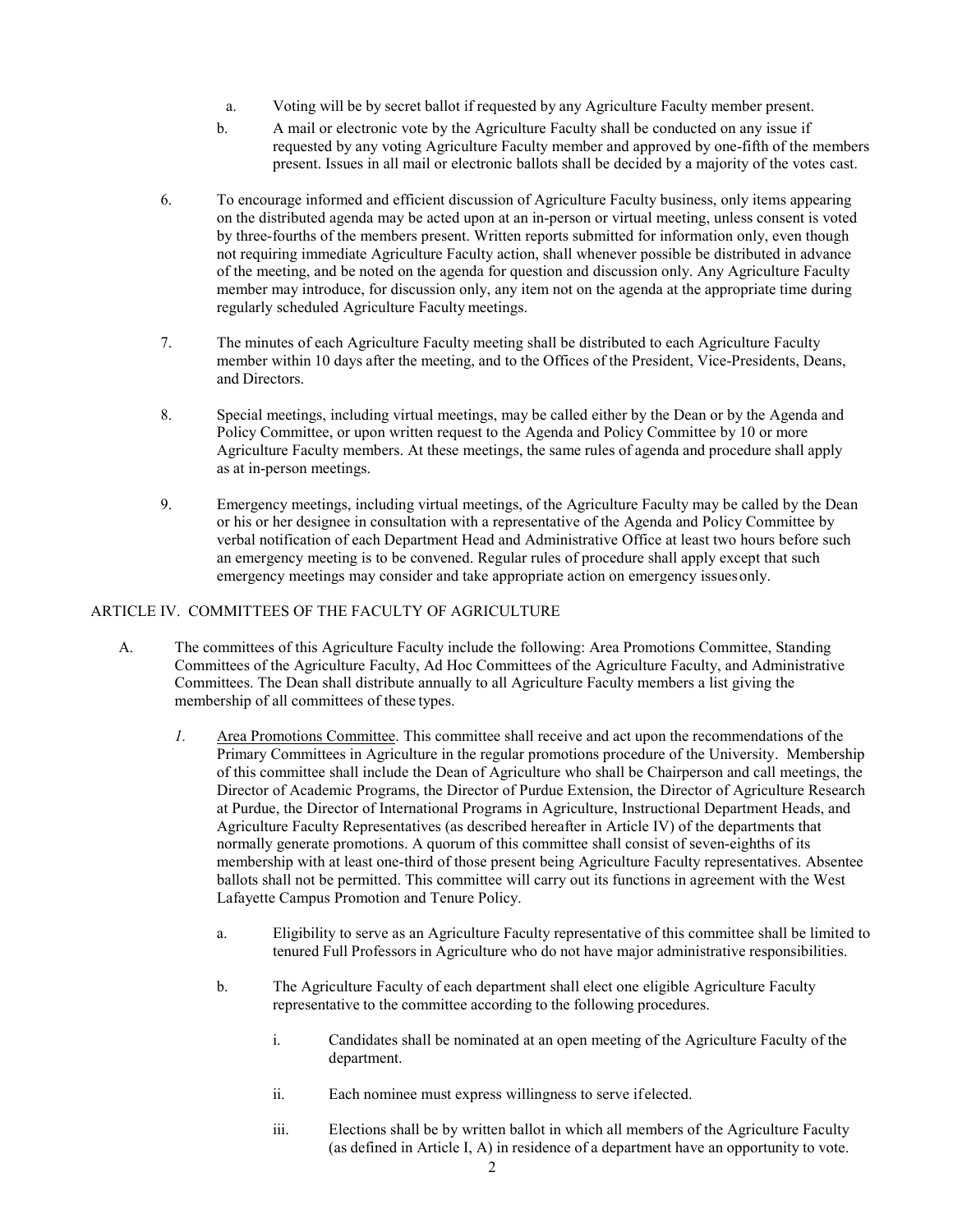- iv. To be elected, a candidate must receive a majority of ballots cast.
- v. Elections shall be concluded before July 1 of the year in which the term of service on the committee begins.
- c. The regular term of service for Agriculture Faculty representatives shall be three years, with approximately one-third of the apportionment elected each year according to a rotation schedule among the departments. The Agenda and Policy Committee shall be empowered to establish details of the rotation schedule and to make adjustments in this schedule if necessitated by a change in the number of departments. Each regular term of service shall begin July 1. There shall be no restrictions on consecutive terms ofservice.
- d. An Agriculture Faculty representative who is unable to complete the term of service or who is unable to participate in the affairs of the Area Promotions Committee shall be replaced by the department represented. Procedures for filling such unexpired terms or temporary vacancies on the Committee shall be the same as for the election to a full term, except for the time of election.
- 2. Standing Committees of the Agriculture Faculty. Such committees shall deal with policy or action matters of continuing concern to the Agriculture Faculty. They shall be established or terminated only under the provisions of the constitution.
	- a. Terms of membership on all Standing Committees shall commence one month prior to the last official day of the spring semester unless otherwise specified. Before the last official day of the spring semester, the newly elected Chairperson shall provide the Secretary of the Agriculture Faculty with a list of the officers of his or her committee. Members of Standing Committees shall be elected prior to March 1 in an open meeting of each department, unless otherwise specifically stated. No Department Head shall be elected toserve.
	- b. Unless otherwise specifically stated, terms of membership shall be three years for elected members, with one-third of the members newly elected each year. Unless otherwise stated, no member shall be eligible for immediate re-election after completion of a full-term.
	- c. Excepting the Grade Appeals Committee, a Chairperson shall be elected annually in a meeting held no later than the last official day of the spring semester or May 1, whichever is earlier, by majority vote of the newly elected and continuing voting members. The organizational meeting shall be called and chaired by the retiringChairperson.
	- d. Each committee has the responsibility for organizing itself, establishing a frequency for conducting business commensurate with achieving stated objectives in each area.
	- e. At least once each academic year, committee Chairpersons shall review with committee members those sections of the constitution and/or university policies on standing committees that apply to the activities of that committee.
	- f. Each committee mayappoint such sub-committees as it deems necessary.
	- g. Each Standing Committee shall submit annually a written report to the Agriculture Faculty.
		- i. Agenda and Policy Committee. The functions of this committee shall be to maintain liaison between the administrative officials of Agriculture and the Agriculture Faculty, and to guide the Agriculture Faculty in the efficient exercise of its powers.
			- A. Schedule, announce, and prepare the agenda for Agriculture Faculty meetings in cooperation with the Dean.
			- B. Identify problems and counsel the Dean on policy matters of concernto the Agriculture Faculty.
			- C. Provide for periodic reports to the Agriculture Faculty from the Dean and the major administrative officers in the areas of teaching, research, and extension.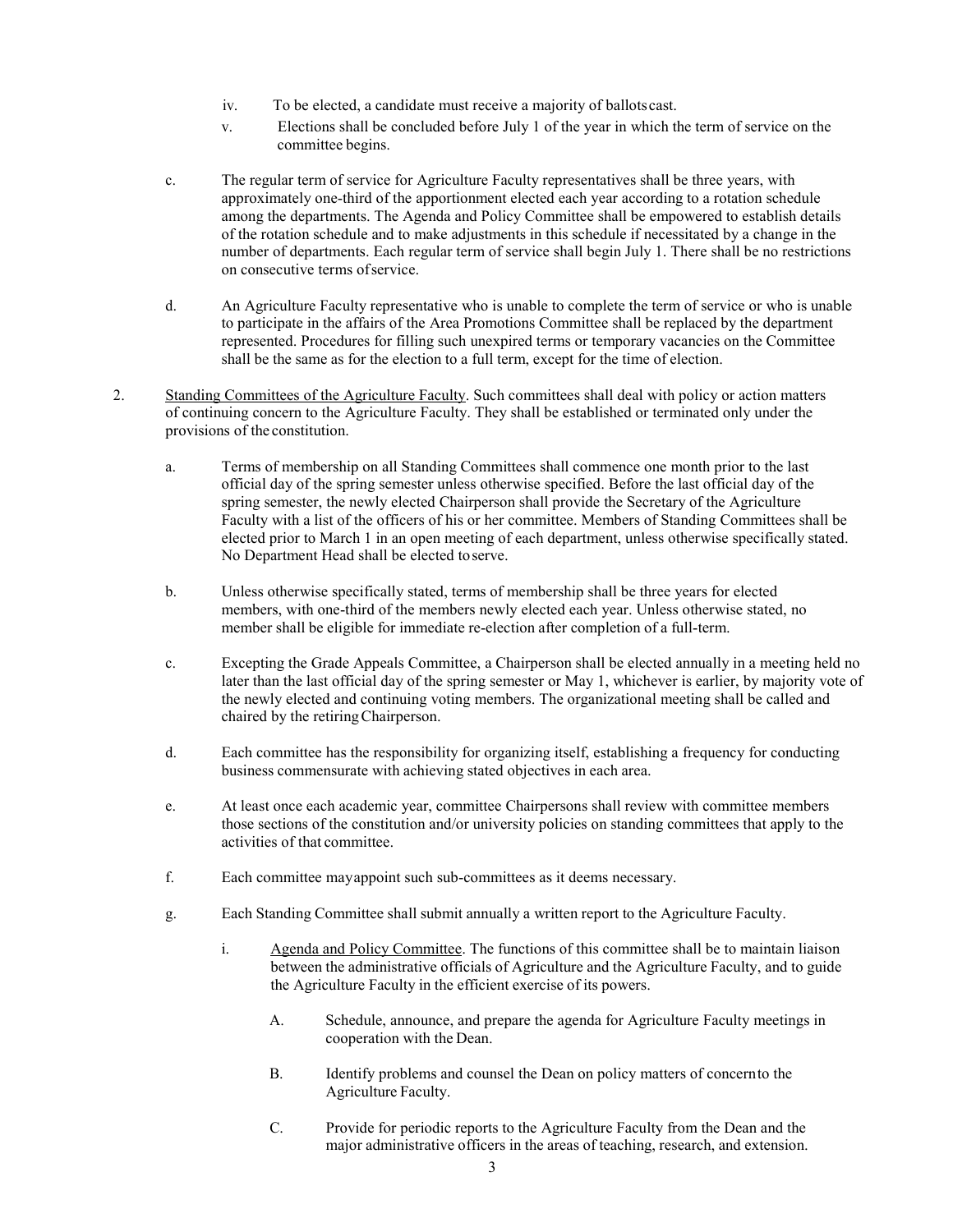- D. Act as a committee on committees: conduct the election of Senate representatives from Agriculture; and coordinate the activities of other standing committees of the Agriculture Faculty.
- E. The membership of the Agenda and Policy Committee shall consist of a voting representative from each Instructional Department and the Chairperson of the Senate representatives from Agriculture. The Dean, or his or her designee, and the Secretary of the Agriculture Faculty shall serve as non-voting members of the committee.
- ii. Curriculum and Student Relations Committee (CSRC)**.** The functions of this committee shall be to coordinate and evaluate on a continuing basis the course work, curricula, and teaching offered by the Instructional Departments of the College of Agriculture; to examine and make recommendations to the assembled Agriculture Faculty on proposed changes in course work, curricula, and degree requirements; and to ensure prompt attention to educational problems of students. The CSRC may make final decisions on the following items and report to assembled Agriculture Faculty: 1) change in course title; 2) expiration of a course; 3) change in course number; 4) Registrar designation of a course (course type); 5) change in requisites; and 6) cross-listing courses; including changes to the 8 semester Plan of Study to reflect the above. Decisions from the Committee on these items must be unanimous, and any of the above may be sent to the assembled Agriculture Faculty at the discretion of the Committee.

Membership of this committee shall be one representative from each Instructional Department. The Agriculture Faculty representative to the university Undergraduate Curriculum Council shall serve as an ex officio, non-voting member. *Pro-tempore* members may be appointed by the Dean to give recognition to interdisciplinary and other programs. The Director of Academic Programs or his or her designee; the Associate Director of Academic Programs; and the Director of Agriculture Research at Purdue or his or her designee shall serve as *ex officio*  members. One undergraduate student and one graduate student shall serve as non-voting members. Student members shall be randomly selected by the Secretary of the Agriculture Faculty from a pool of one undergraduate student and one graduate student nominated by the Department Head fromeach Instructional Department.

- iii. Grade Appeals Committee. The function of this committee is to provide recourse to a student who believes that an inappropriate grade has been assigned as a result of prejudice, caprice, or other improper conditions such as mechanical error, or assignment of a grade inconsistent with those assigned other students. Additionally, a student may challenge the reduction of a grade assigned for his/her alleged dishonesty.
	- A. This committee shall consist of three members of the instructional Agriculture Faculty; two students, undergraduate or graduate, corresponding to the status of the appellant; and a non-voting Chairperson. The Chairperson will be an Assistant or Associate Dean appointed by the Dean.
		- 1. Faculty membership of this committee shall be randomly selected by the Chairperson of the Agenda and Policy Committee from a pool consisting of one Agriculture Faculty member elected annually from each Instructional Department. Three members will be selected as regular members and all others in the pool shall serve as alternate members. No member shall serve more than two consecutiveterms.
		- 2. Student membership shall consist of two undergraduate students and two graduate students. In addition there will be nine alternates from each category selected to be used as necessary.

Undergraduate student members shall be randomly selected from a pool of one undergraduate student nominated by the Department Head from each Instructional Department. Before the last official day of the spring semester, the Secretary of the Agriculture Faculty in consultation with the Chairperson of the Agenda and Policy Committee shall randomly select two undergraduate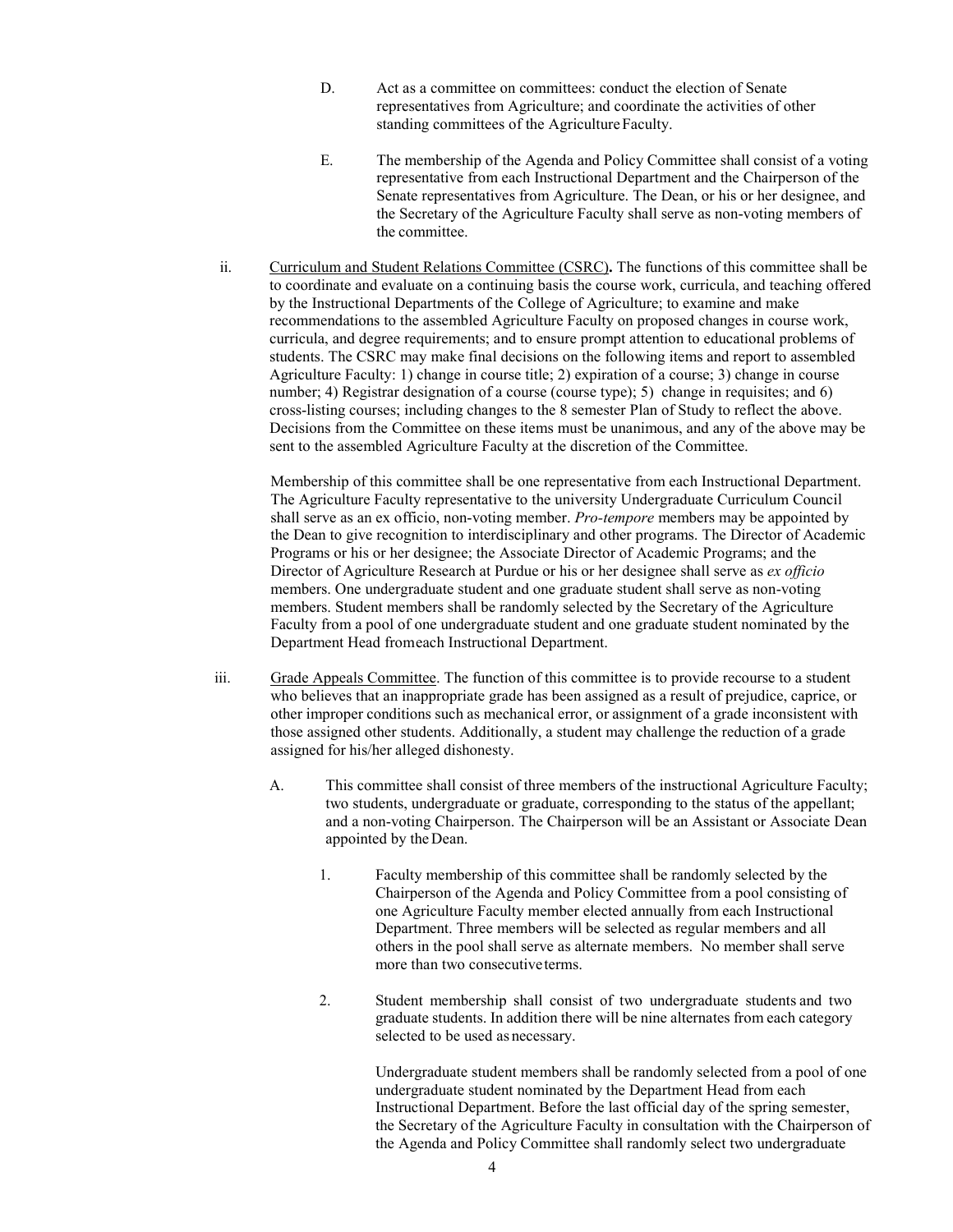students from the pool and convey their names to the Chairperson of the Grade Appeals Committee. The remaining undergraduate students in the pool shall be considered alternate members of the committee to serve as necessary.

Graduate student regular members shall be selected in a random fashion from a pool of students from each Instructional Department. Annually graduate students from each Instructional Department shall elect one graduate student from their Instructional Department to serve in the pool for a one-year period. Before the last official day of the spring semester, the Secretary of the Agriculture Faculty in consultation with the Chairperson of the Agenda and Policy Committee shall randomly select two graduate students from the pool and convey their names to the Chairperson of the Grade Appeals Committee. The remaining graduate students in the pool shall be considered alternate members of the committee to serve as necessary.

- 3. Ad Hoc Committees of the Agriculture Faculty. Such committees shall deal with policy or action matters not delegated to an established standing committee and unlikely to require continuing attention. Such committees shall be established by the Dean or by vote of the Agriculture Faculty. Unless otherwise provided, such committees shall function by the following rules:
	- a. Size, membership, and leadership of these committees shall be determined by the Dean, in consultation with the Agenda and PolicyCommittee.
	- b. Such committees shall make a written report and final recommendations to the Agriculture Faculty.
	- c. Membership shall extend for the duration of the committee, and the committee shall be disbanded upon acceptance of its report.
- 4. Administrative Committees upon which Agriculture Faculty Members Serve. Such committees shall deal with regular tasks of administering the established responsibilities of the subdivisions within Agriculture. Proposals for major changes in activities or policies stemming from these committees will be reported to the Agriculture Faculty. Except when otherwise provided, these committees shall be established by the Dean after consultation with appropriate members of the College leadership team, Agenda and Policy Committee, and/or members of the Agriculture Faculty to determine the need, membership, terms of service, leadership, and reporting requirements.

#### ARTICLE V. REPRESENTATION TO THE UNIVERSITY SENATE

- A. Responsibilities. The Senators from Agriculture shall be responsible for regular participation in the activities of the University Senate, for communicating to the Faculty of Agriculture and its subdivisions the direction of Senate actions and deliberations, and for transmitting viewpoints and discussions of their Agriculture Faculty to the University Senate.
- B. Election Procedure.
	- 1. The Agriculture Faculty shall elect the number of Senators apportioned to Agriculture. Terms of office shall be three years, with approximately one-third of the apportionment elected each year prior to February 1. Senators may serve only two successive terms.
	- 2. Each Instructional Department shall have at least one, but no more than two, Agriculture Faculty serving as Senators.
	- 3. Each Instructional Department shall elect one Agriculture Faculty member (as defined in Article I, A) to serve as its Senator according to the following procedures:
		- a. Candidates must be nominated at an open meeting of thedepartment.
		- b. Nominees must state their willingness to serve after reviewing Senate rules of operation and attendance.